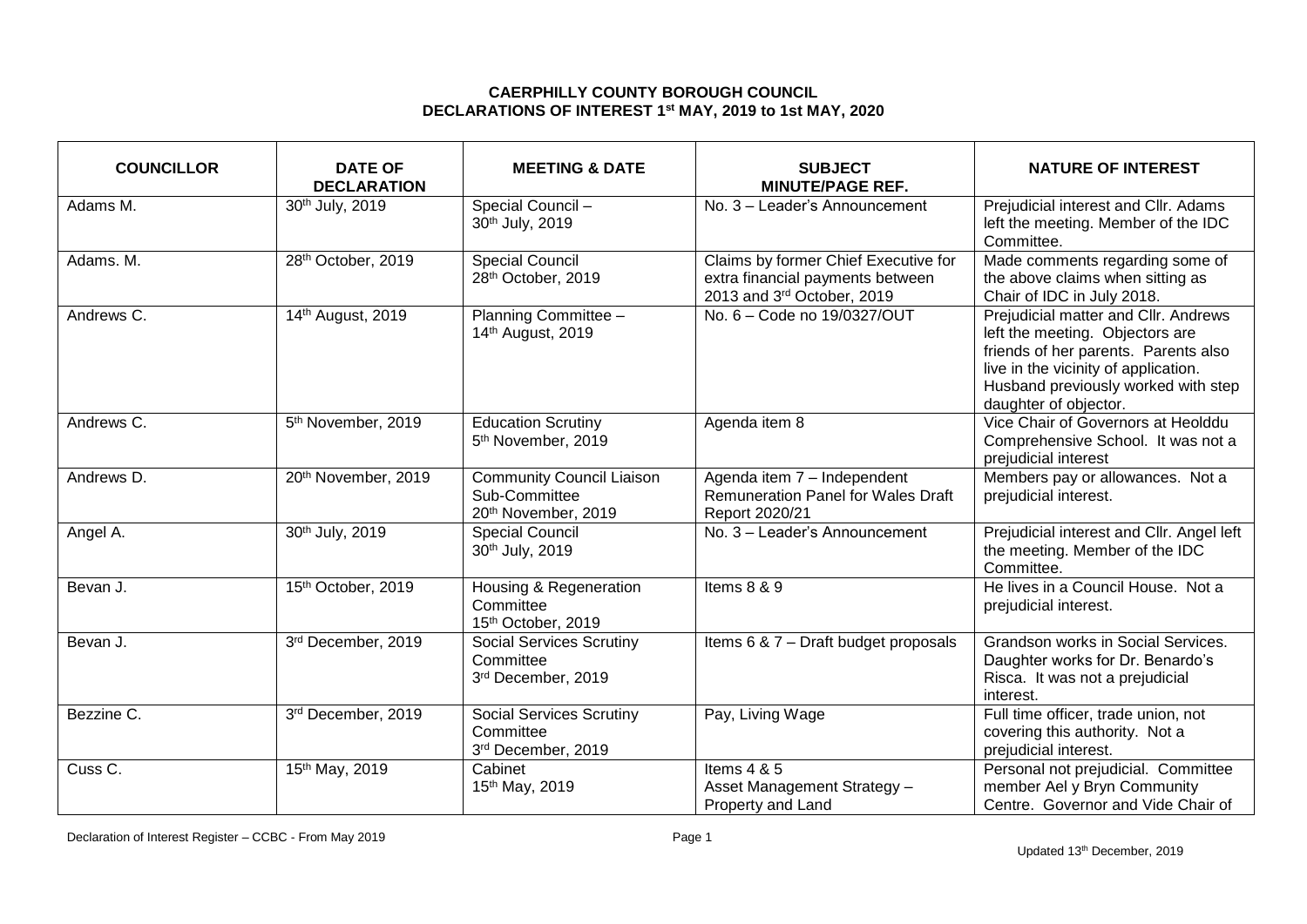| <b>COUNCILLOR</b>  | <b>DATE OF</b><br><b>DECLARATION</b> | <b>MEETING &amp; DATE</b>                                      | <b>SUBJECT</b><br><b>MINUTE/PAGE REF.</b>                                                        | <b>NATURE OF INTEREST</b>                                                                                                                   |
|--------------------|--------------------------------------|----------------------------------------------------------------|--------------------------------------------------------------------------------------------------|---------------------------------------------------------------------------------------------------------------------------------------------|
|                    |                                      |                                                                | Property Review Report 2019                                                                      | Upper Rhymney Primary School.<br>Governor of Idris Davies School 3-18.                                                                      |
| Cuss <sub>C.</sub> | 13th November, 2019                  | Cabinet<br>13th November, 2019                                 | Item 6                                                                                           | Cousins attend Y Gwyndy.<br>Prejudicial interest and left the<br>meeting.                                                                   |
| David W.           | 20th November, 2019                  | <b>Democratic Services</b><br>Committee<br>20th November, 2019 | Agenda item 5 - Independent<br>Remuneration Panel Draft Annual<br>Report                         | Members allowance - not a<br>prejudicial interest.                                                                                          |
| Davies D.T.        | 28th October, 2019                   | <b>Special Council</b><br>28th October, 2019                   | Item 4 - Claims for payment or<br>reimbursement of sums by the former<br><b>Chief Executive</b>  | Member of IDC. Prejudicial interest<br>and he left the meeting.                                                                             |
| Davies T.          | 30th July, 2019                      | <b>Special Council</b><br>30th July, 2019                      | No. 3 - Leader's Statement                                                                       | Prejudicial interest and Cllr. Davies<br>left the meeting. - Member of the<br><b>IDC</b> Committee.                                         |
| Farina-Childs A.   | 5 <sup>th</sup> November, 2019       | <b>Education Scrutiny</b><br>5 <sup>th</sup> November, 2019    | Agenda item 8 - Schools causing<br>concern                                                       | Chair of Governors at Blackwood<br>Comprehensive. It was not a<br>prejudicial interest.                                                     |
| Fussell J.         | 6 <sup>th</sup> November, 2019       | <b>Planning Committee</b><br>6 <sup>th</sup> November, 2019    | Item 9                                                                                           | Applicant is known to him. Advice<br>given on Finance. Prejudicial interest<br>and he left the meeting.                                     |
| Gair A.            | 20th November, 2019                  | <b>Democratic Services</b><br>Committee<br>20th November, 2019 | Agenda item 5 - Independent<br><b>Remuneration Panel Draft Annual</b><br>Report                  | Independent remuneration report<br>referring to County Councillor<br>salaries. Not a prejudicial interest.                                  |
| George N.          | 15th May, 2019                       | Cabinet<br>15th May, 2019                                      | Items $4 & 5$<br>Asset Management Strategy -<br>Property and Land<br>Property Review Report 2019 | Personal not prejudicial. Governor of<br>2 schools - Risca Community<br>Comprehensive School and Ty Sign.<br>Community Councillor at Risca. |
| George N.          | 30th July, 2019                      | <b>Special Council</b><br>30th July, 2019                      | No. 3 - Leader's Announcement                                                                    | Prejudicial interest and Cllr. George<br>left the meeting. Member of the IDC<br>Committee.                                                  |
| George N.          | 13th November, 2019                  | Cabinet<br>13th November, 2019                                 | Item 4                                                                                           | Personal interest. Local Authority<br>Governor of two schools mentioned in<br>the report. Not a prejudicial interest.                       |
| Gordon C.          | 15th May, 2019                       | Cabinet<br>15th May, 2019                                      | Item <sub>5</sub><br>Property Reviews Report 2019                                                | School Governor at the Bryn                                                                                                                 |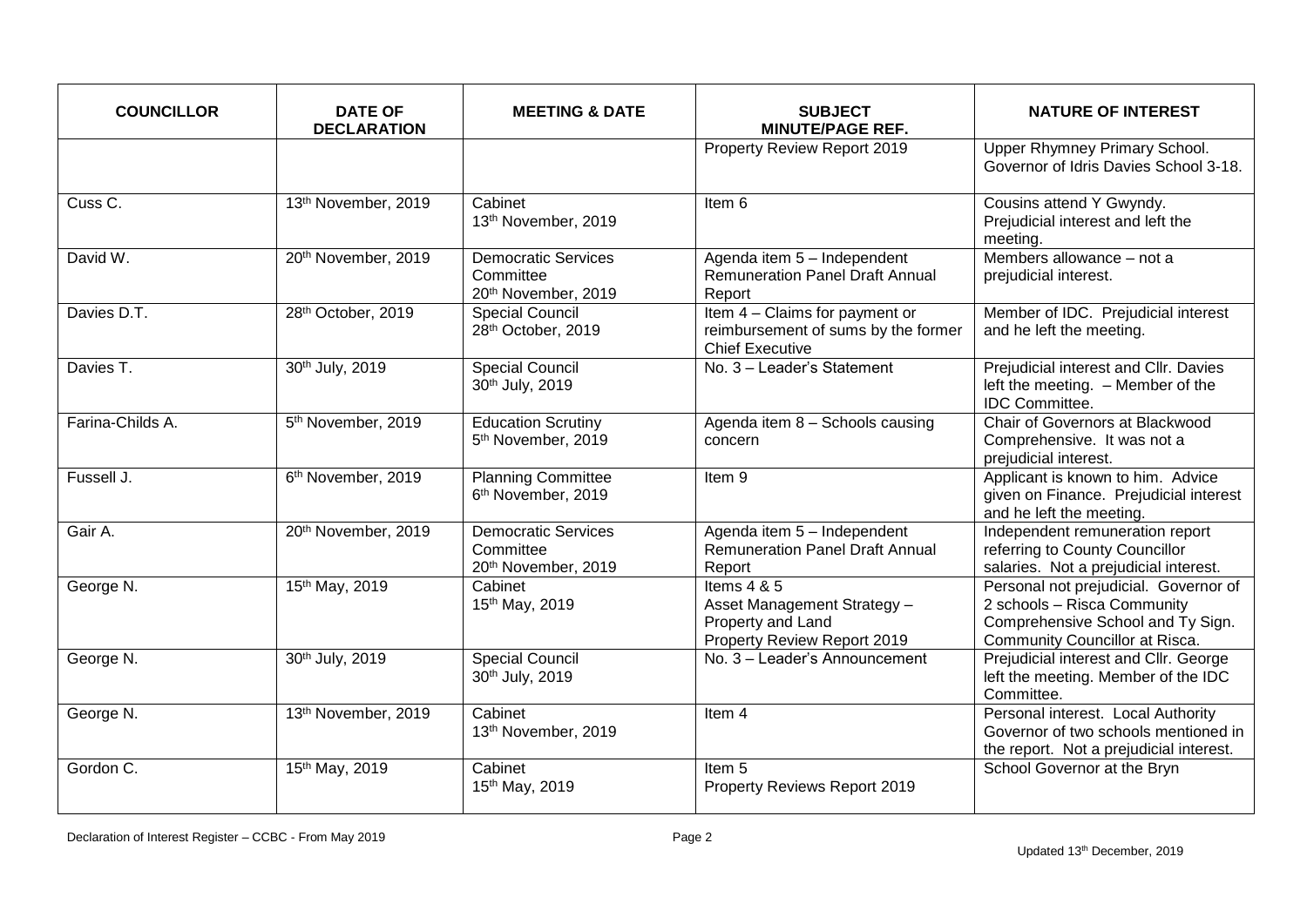| <b>COUNCILLOR</b> | <b>DATE OF</b><br><b>DECLARATION</b> | <b>MEETING &amp; DATE</b>                                                      | <b>SUBJECT</b><br><b>MINUTE/PAGE REF.</b>                                                                                    | <b>NATURE OF INTEREST</b>                                                                                                                                                       |
|-------------------|--------------------------------------|--------------------------------------------------------------------------------|------------------------------------------------------------------------------------------------------------------------------|---------------------------------------------------------------------------------------------------------------------------------------------------------------------------------|
| Gordon C.         | 30th July, 2019                      | <b>Special Council</b><br>30th July, 2019                                      | $\overline{No}$ . 3 - Leader's Announcement                                                                                  | Prejudicial interest and Cllr. Gordon<br>left the meeting. Member of the IDC<br>Committee.                                                                                      |
| Gordon C.         | 28th October, 2019                   | <b>Special Council</b><br>28th October, 2019                                   | Item 4.                                                                                                                      | Chair of IDC. Prejudicial interest and<br>he left the meeting.                                                                                                                  |
| Hardacre D.       | 14th August 2019                     | Planning Committee -<br>14th August, 2019                                      | 19/0487 - Construct infill<br>development at Pentwyn                                                                         | Prejudicial interest and Cllr. Hardacre<br>left the meeting. Speaking in support<br>of Applicant Mr. A. Savage.                                                                 |
| Hardacre D.       | 4 <sup>th</sup> December, 2019       | <b>Planning Committee</b><br>4 <sup>th</sup> December, 2019                    | Agenda item 9 - 19/0487/OUT -<br>provision of 2 houses adjacent to the<br>Mount Pleasant in application by<br>Anthony Savage | Personal family friend and also spoke<br>in favour of this proposal at a<br>previous meeting. Will leave the<br>meeting at the appropriate time. Not<br>a prejudicial interest. |
| Higgs A.          | 11 <sup>th</sup> June, 2019          | Housing & Regeneration<br>11 <sup>th</sup> June, 2019                          | Item 6 - Universal Credit - Housing<br>Update                                                                                | Personal interest as a Council tenant                                                                                                                                           |
| Higgs A.          | 15th October, 2019                   | Housing & Regeneration<br>Committee<br>15th October, 2019                      | Items 8 & 9                                                                                                                  | Council Tenant. Not a prejudicial<br>interest.                                                                                                                                  |
| Higgs A.          | 5th December, 2019                   | Housing and Regeneration<br>Committee<br>5 <sup>th</sup> December, 2019        | Agenda items 3 and 4                                                                                                         | Council Tenant. Not a prejudicial<br>interest.                                                                                                                                  |
| Higgs. A.         | 5th December, 2019                   | <b>Voluntary Sector Liaison</b><br>Committee<br>5 <sup>th</sup> December, 2019 |                                                                                                                              | Member of Council Rep on GAVO<br><b>Executive Community Grants on</b><br><b>Voluntary Sector</b>                                                                                |
| Higgs. H.         | 23rd July, 2019                      | Housing & Regeneration<br><b>Scrutiny Committee</b><br>23rd July, 2019         | No. 9 - Housing Revenue Account -<br>Outturn 2018/19                                                                         | No prejudicial interest - Council<br>tenant                                                                                                                                     |
| Higgs. Al.        | 5 <sup>th</sup> December, 2019       | <b>Voluntary Sector Liaison</b><br>Committee<br>5 <sup>th</sup> December, 2019 | Item 5 - Draft Budget Proposals                                                                                              | Member of Council rep on GABO<br><b>Executive Community Grants and</b><br>Voluntary Sector. Not a prejudicial<br>interest.                                                      |
| Hussey A.         | 20th November, 2019                  | <b>Democratic Services</b><br>Committee<br>20th November, 2019                 | Agenda item 5 - Independent<br><b>Remuneration Panel Draft Annual</b><br>Report                                              | Not a prejudicial interest.                                                                                                                                                     |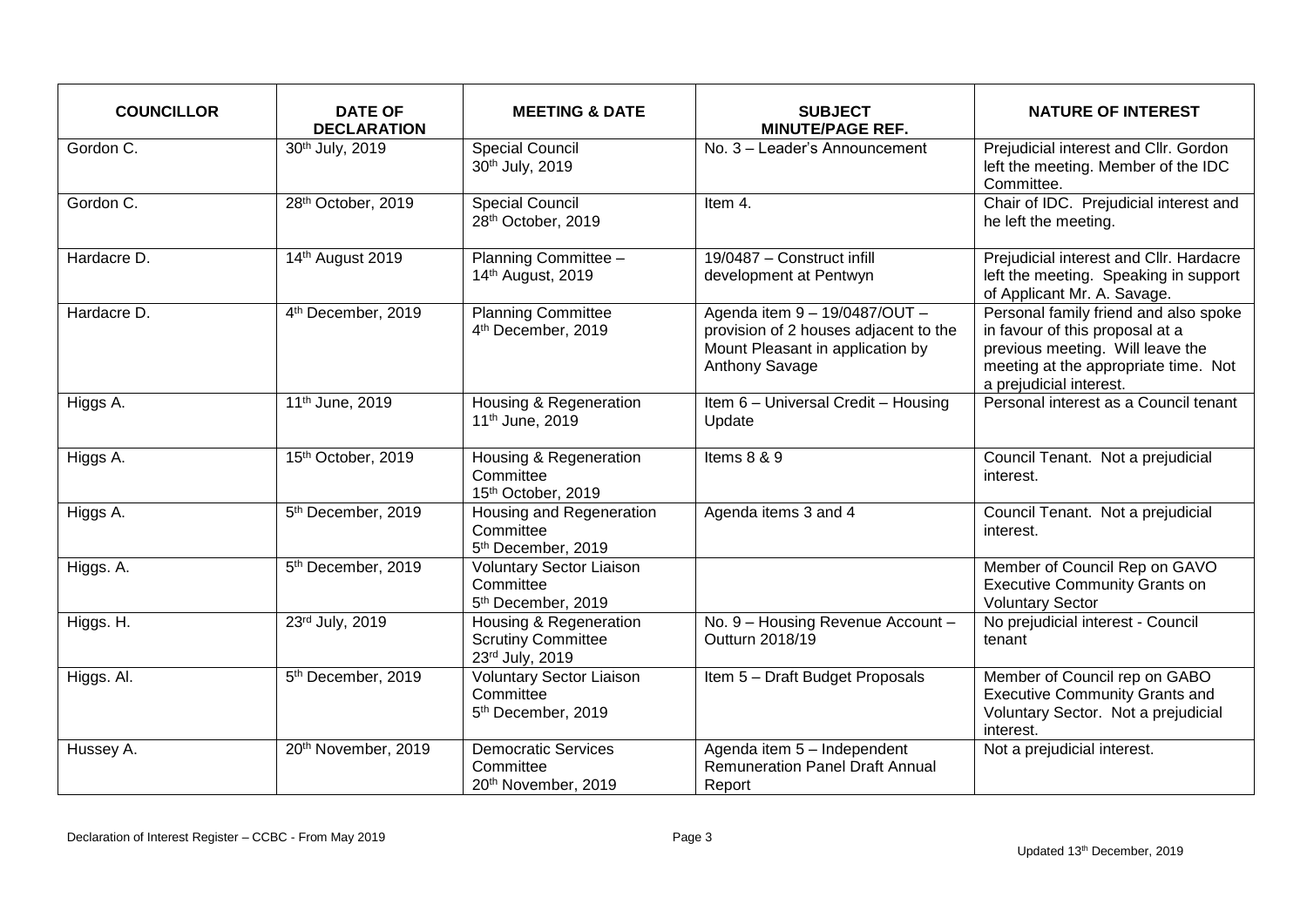| <b>COUNCILLOR</b> | <b>DATE OF</b><br><b>DECLARATION</b> | <b>MEETING &amp; DATE</b>                                                | <b>SUBJECT</b><br><b>MINUTE/PAGE REF.</b>                                                                                                             | <b>NATURE OF INTEREST</b>                                                                                                                                                                                                   |
|-------------------|--------------------------------------|--------------------------------------------------------------------------|-------------------------------------------------------------------------------------------------------------------------------------------------------|-----------------------------------------------------------------------------------------------------------------------------------------------------------------------------------------------------------------------------|
| James V.          | 20th November, 2019                  | <b>Community Council Liaison</b><br>Sub-Committee<br>20th November, 2019 | Agenda item 5 - draft budget.<br>Agenda item 7 - Independent<br><b>Remuneration Panel</b>                                                             | Item 5- Chair of Maesycwmmer<br><b>Community Centre Management</b><br>Committee<br>Item 7-Remuneration as a County<br>Councillor                                                                                            |
| Jeremiah L.       | 20th November, 2019                  | <b>Democratic Services</b><br>Committee<br>20th November, 2019           | Agenda item 5 - Independent<br><b>Remuneration Panel Draft Annual</b><br>Report                                                                       | Member. Not a prejudicial interest.                                                                                                                                                                                         |
| Jeremiah L.       | 20th November, 2019                  | <b>Democratic Services</b><br>Committee<br>20th November, 2019           | Agenda item 5 - Independent<br><b>Remuneration Panel Draft Annual</b><br>Report 2020/21                                                               | Members pay and allowances. Not a<br>prejudicial interest.                                                                                                                                                                  |
| Jeremiah L.       | 20th November, 2019                  | <b>Community Council Liaison</b><br>Sub-Committee<br>20th November, 2019 | Agenda item 7 - Independent<br>Remuneration panel for Wales Draft<br>Report 2020-2021                                                                 | Item 7. Not a prejudicial interest.                                                                                                                                                                                         |
| Jones B.          | 15th May, 2019                       | Cabinet<br>15th May, 2019                                                | Items $4 & 5$<br>Asset Management Strategy -<br>Property and Land<br>Property Review Report 2019                                                      | Outside activity. Community Council<br>Chair - Van<br>School Governor - St. James, St.<br>Cenydd                                                                                                                            |
| Jones B.          | 13th November, 2019                  | Cabinet<br>13th November, 2019                                           | Agenda item 4                                                                                                                                         | LEA Governor at St. James and St.<br>Cenydd. Not a prejudicial interest.                                                                                                                                                    |
| Kirby G.          | 20th November, 2019                  | <b>Democratic Services</b><br>Committee<br>20th November, 2019           | Agenda item 5 - Independent<br><b>Remuneration Panel Draft Annual</b><br>Report                                                                       | Proposed increases to Councillors<br>allowances. Not a prejudicial interest.                                                                                                                                                |
| Mann C.           | 12th November, 2019                  | Policy & Resources<br>12th November, 2019                                | Agenda item 9 - Treasury<br>Management                                                                                                                | Has savings in Principality Building<br>Society. Not a prejudicial interest                                                                                                                                                 |
| Mann C.           | 20th November, 2019                  | <b>Democratic Services</b><br>Committee<br>20th November, 2019           | Agenda item 5 - Independent<br><b>Remuneration Panel Draft Annual</b><br>Report                                                                       | Councillor allowances. Not a<br>prejudicial interest.                                                                                                                                                                       |
| Miles B.          | 22 <sup>nd</sup> May, 2019           | Planning<br>22 <sup>nd</sup> May, 2019                                   | Item 4 – Construction of a surface<br>water lagoon to collect water to assist<br>with dust management which arises<br>from the quarrying on the site. | Prejudicial interest and left the<br>meeting. A close relative owns land<br>in Merthyr Tydfil County Borough<br>which is given over to quarrying and<br>is perceived to be in competition with<br>the applicant's business. |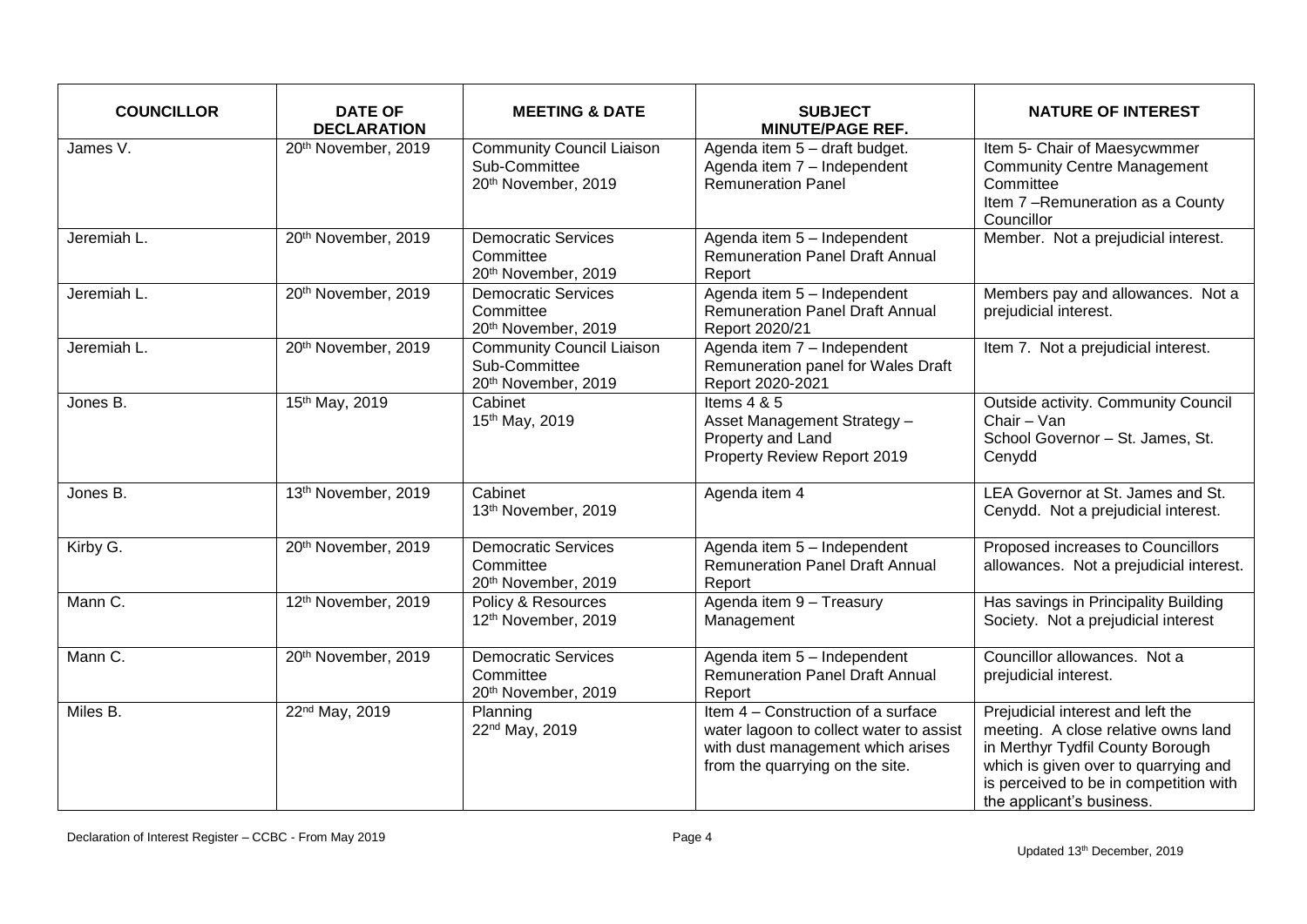| <b>COUNCILLOR</b> | <b>DATE OF</b><br><b>DECLARATION</b> | <b>MEETING &amp; DATE</b>                                                      | <b>SUBJECT</b><br><b>MINUTE/PAGE REF.</b>                                                        | <b>NATURE OF INTEREST</b>                                                                                                                                                                                                                        |
|-------------------|--------------------------------------|--------------------------------------------------------------------------------|--------------------------------------------------------------------------------------------------|--------------------------------------------------------------------------------------------------------------------------------------------------------------------------------------------------------------------------------------------------|
| Miles B.          | 19th June, 2019                      | <b>Planning Committee</b><br>19th June, 2019                                   | No. 6 - ref: 19/0365/COU - Salem<br>Chapel, Nelson                                               | Personal & Prejudicial - having<br>spoken to and ask to represent<br>objectors have a closed mind. Spoke<br>as local ward member and left the<br>chamber directly after her statement,<br>was not present for the debate or<br>decision.         |
| Miles B.          | 11 <sup>th</sup> September, 2019     | <b>Planning Committee</b><br>11 <sup>th</sup> September, 2019                  | Preface items 19/0275/nil and<br>19/0276/NCC                                                     | As a competitor of a quarry in Merthyr<br>Tydfil CBC in which a close relative of<br>hers has a beneficial interest.<br>Prejudicial interest and left the<br>meeting.                                                                            |
| Morgan S.         | 15th May, 2019                       | Cabinet<br>15th May, 2019                                                      | Items $4 & 5$<br>Asset Management Strategy -<br>Property and Land<br>Property Review Report 2019 | Personal, not prejudicial interest.<br>School governor - on a local school -<br>Llanfabon. Community Centre -<br>Chair - Council property - Nelson<br>Community Council - member -<br>Council property - Nelson                                  |
| Morgan S.         | 2 <sup>nd</sup> October, 2019        | Cabinet<br>2 <sup>nd</sup> October, 2019                                       | Agenda item 6 - Ty Du Develpment                                                                 | The Ty Du development is about 100<br>metres from his home. This is a<br>personal, but not prejudicial interest.                                                                                                                                 |
| Owen B.           | 17th September, 2019                 | Environmental & Sustainability<br>Scrutiny Committee -<br>17th September, 2019 | Land at Pontymister Industrial Estate                                                            | Myself/Wife own a commercial<br>property on Tredegar Street, Risca. It<br>is currently vacant, but re-leased as a<br>cafe from 1 <sup>st</sup> November, 2019.<br>Prejudicial interest and left the<br>meeting after making his<br>presentation. |
| Parry T.          | 20th November, 2019                  | <b>Community Council Liaison</b><br>Sub-Committee<br>20th November, 2019       | Agenda item 7 - IRP on Community<br>Centre management Committee                                  | Item 7. Not a prejudicial interest.                                                                                                                                                                                                              |
| Phipps L.         | 13th November, 2019                  | Cabinet<br>13th November, 2019                                                 | Agenda item 4 and 6                                                                              | Sister works at YGCR and has three<br>nieces that attend the school.<br>Prejudicial interest and left the<br>meeting.                                                                                                                            |
| Phipps. L.        | 15th May, 2019                       | Cabinet<br>15th May, 2019                                                      | Item 5 - Property Review Report<br>2019                                                          | Personal, not prejudicial. Governor<br>on Bedwas High School. Governor<br>on Graig y Rhacca Primary and                                                                                                                                          |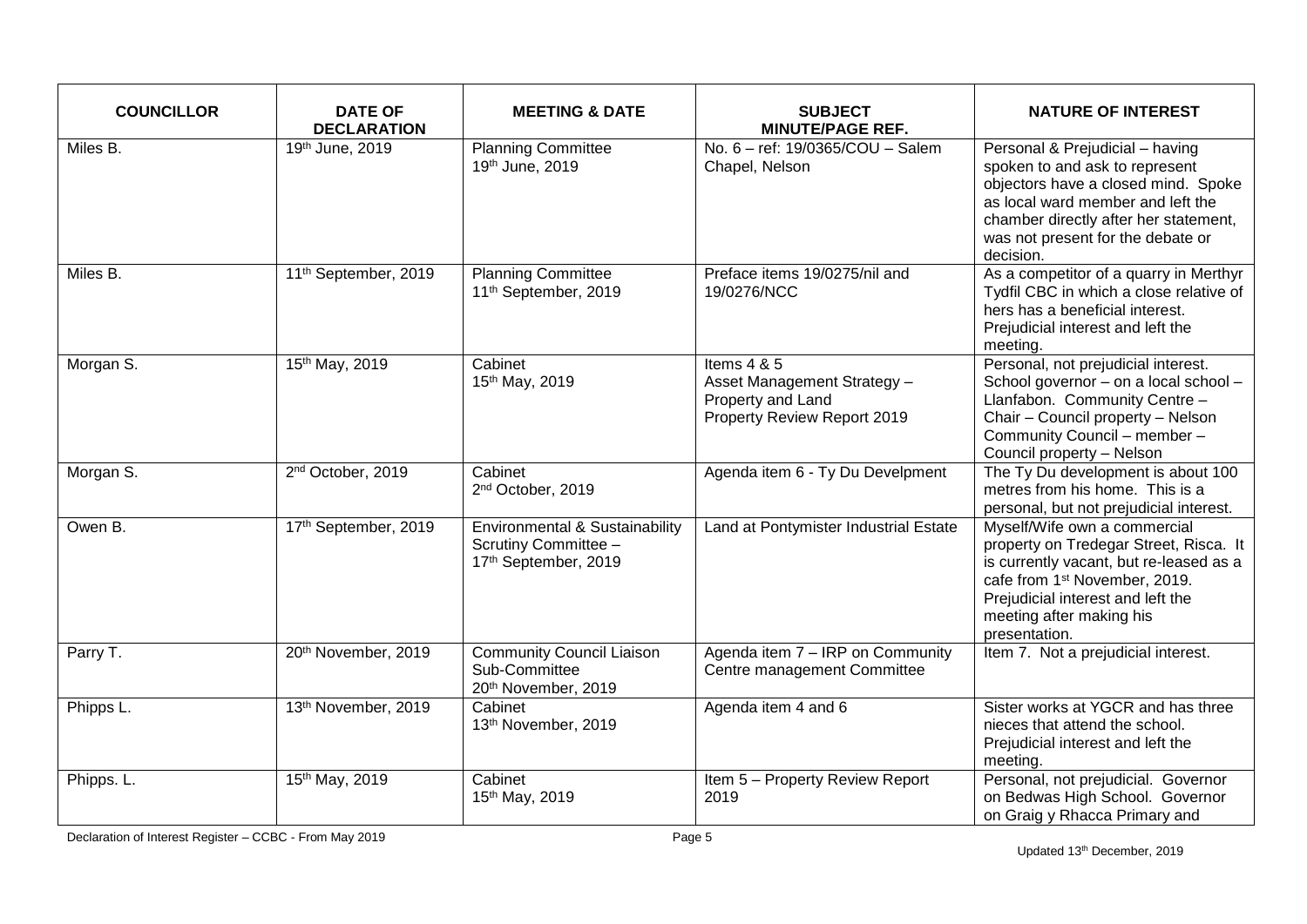| <b>COUNCILLOR</b> | <b>DATE OF</b><br><b>DECLARATION</b> | <b>MEETING &amp; DATE</b>                                          | <b>SUBJECT</b><br><b>MINUTE/PAGE REF.</b>                                                                                                       | <b>NATURE OF INTEREST</b>                                                                                                                                                                                         |
|-------------------|--------------------------------------|--------------------------------------------------------------------|-------------------------------------------------------------------------------------------------------------------------------------------------|-------------------------------------------------------------------------------------------------------------------------------------------------------------------------------------------------------------------|
|                   |                                      |                                                                    |                                                                                                                                                 | Community School. Trustee of<br>Blackwood Minrs Institute. Also the<br>Council's representative of Graig Y<br><b>Rhacca Community Centre</b>                                                                      |
| Phipps. L.        | 13th November, 2019                  | Cabinet<br>13th November, 2019                                     | Item 4 - Special Resource Base<br>(SRB) Funding Review<br>& Item 6 - Formula Funding<br>Arrangements for Ysgol Gyfun Cwm<br>Rhymni (Split Site) | Her sister works at Ysgol Gyfun Cwm<br>Rhymni and her nieces are students<br>at the school. Prejudicial interest and<br>she left the meeting.                                                                     |
| Poole D.          | 15th May, 2019                       | Cabinet<br>15th May, 2019                                          | Items $4 & 5$<br>Asset Management Strategy -<br>Property and Land<br>Property Review Report 2019                                                | Personal not prejudicial. Governor of<br>Pengam and Fleur -De-Lis, Primary<br>Schools.                                                                                                                            |
| Poole D.V.        | 10th July, 2019                      | Cabinet<br>10th July, 2019                                         | No. 5 - Federation of schools -<br>consultation response report                                                                                 | Personal interest. LEA appointed<br>governor at Fleur De Lys and<br>Pengam Primary schools.                                                                                                                       |
| Saralis R.        | 5 <sup>th</sup> November, 2019       | <b>Education Scrutiny</b><br>5 <sup>th</sup> November, 2019        | Agenda item 8                                                                                                                                   | School Governor Islwyn high School.<br>It was not a prejudicial interest.                                                                                                                                         |
| Simmonds J.       | 30th July, 2019                      | <b>Special Council</b><br>30th July, 2019                          | No. 3. - Leader's Statement (IDC)                                                                                                               | Personal and prejudicial member of<br><b>IDC Committee</b>                                                                                                                                                        |
| Skivens S.        | 3rd December, 2019                   | <b>Social Services Scrutiny</b><br>Committee<br>3rd December, 2019 | Budget proposals impacting upon<br>Citizen Advice Bureau (Caerphilly and<br><b>Blaenau Gwent)</b>                                               | A long standing member of the board<br>of trustee and past vice chair (plus a<br>Post National Trustee Wales). Not a<br>prejudicial interest.                                                                     |
| Stenner E.        | 15th May, 2019                       | Cabinet<br>15th May, 2019                                          | Item 5 - Property Review Report<br>2019                                                                                                         | Personal not prejudicial. Governor on<br>Phillipstown Primary School and<br>White Rose Primary School.<br>Also the Community Council<br>representative of Phillipstown<br>Community Centre and trustee of<br>BMI. |
| Taylor J.         | 4 <sup>th</sup> June, 2019           | Council<br>4 <sup>th</sup> June, 2019                              | Item 12 - Contract Arrangements for<br>Interim Chief Executive                                                                                  | Not a prejudicial interest, but left the<br>meeting. Member of the Investigatory<br>and Disciplinary Committee.                                                                                                   |